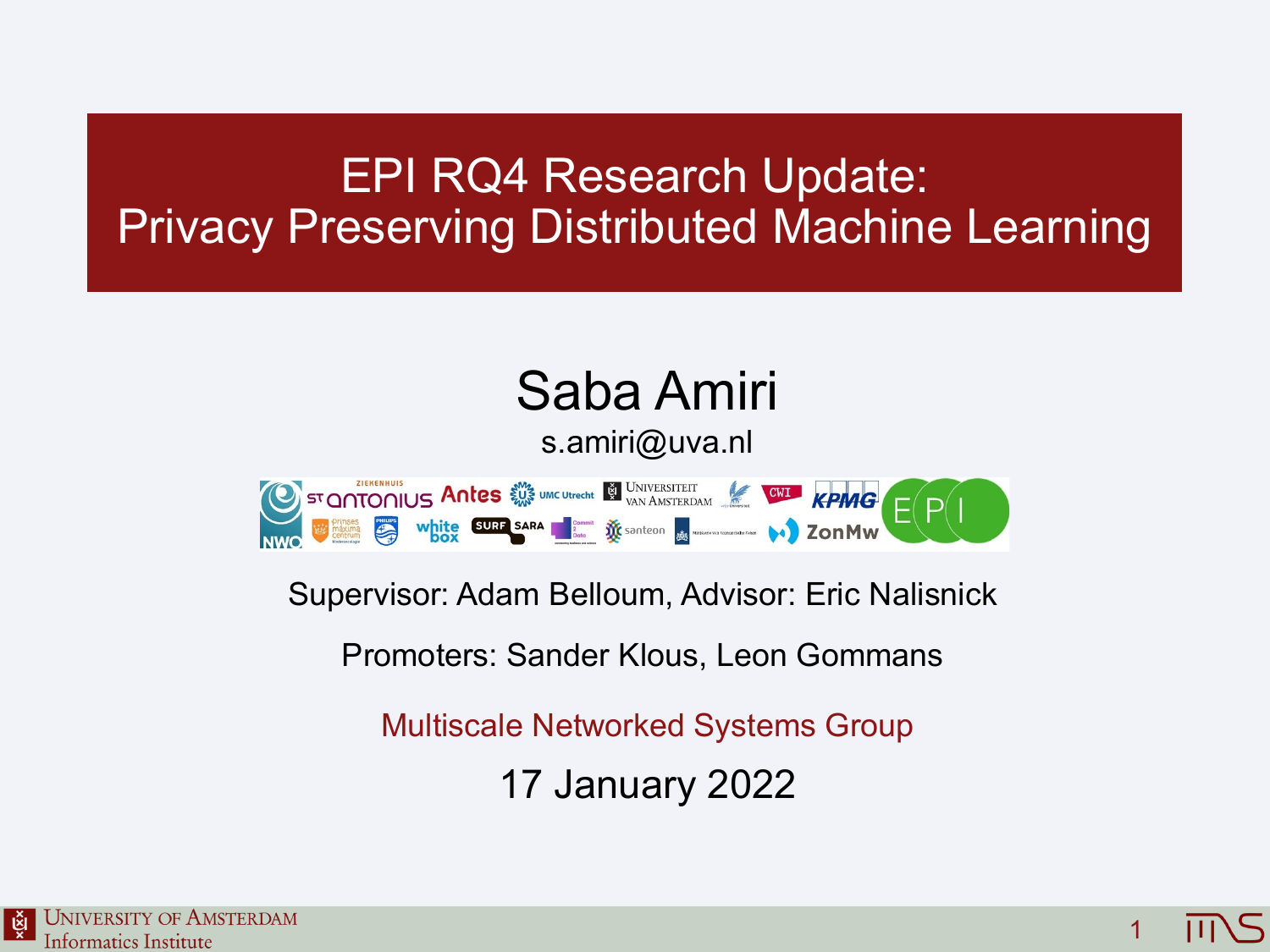#### Recap



- $\triangleright$  Differentially private compressive federated learning
	- $\triangleright$  Simple federated learning setup
	- Ø Add differential privacy through compression mechanism necessary due to constrained communication channel
- $\triangleright$  Impact of non-i.i.d distribution on the performance of machine learning models
	- $\triangleright$  Different federated learning fusion schemes
	- Ø Different non-i.i.d data distribution schemes
	- $\triangleright$  Impact of differential privacy
- $\triangleright$  Differentially private synthetic data generation
	- $\triangleright$  Distributed datasets
	- $\triangleright$  Privacy preserving
	- $\triangleright$  Non-i.i.d data distribution among nodes
	- $\triangleright$  Skewed/imbalanced dataset
- $\triangleright$  Modeling tail behavior of long-tailed distribution in generative models
	- $\triangleright$  Synthetic data generation probabilistic machine learning models
	- $\triangleright$  Verify their ability to capture the tail behavior of different data distributions, especially when the tail is long
	- $\triangleright$  The long tail as will be shown at the end of this presentation can be masked during the privacy preserving distributed machine learning process
- $\triangleright$  Distributed learning pipeline
	- $\triangleright$  Research on using Vantage6<sup>[1]</sup> as the distributed machine learning infrastructure (as opposed to more generic solutions, e.g. managing the distributed pipeline through use of Pytorch distributed)

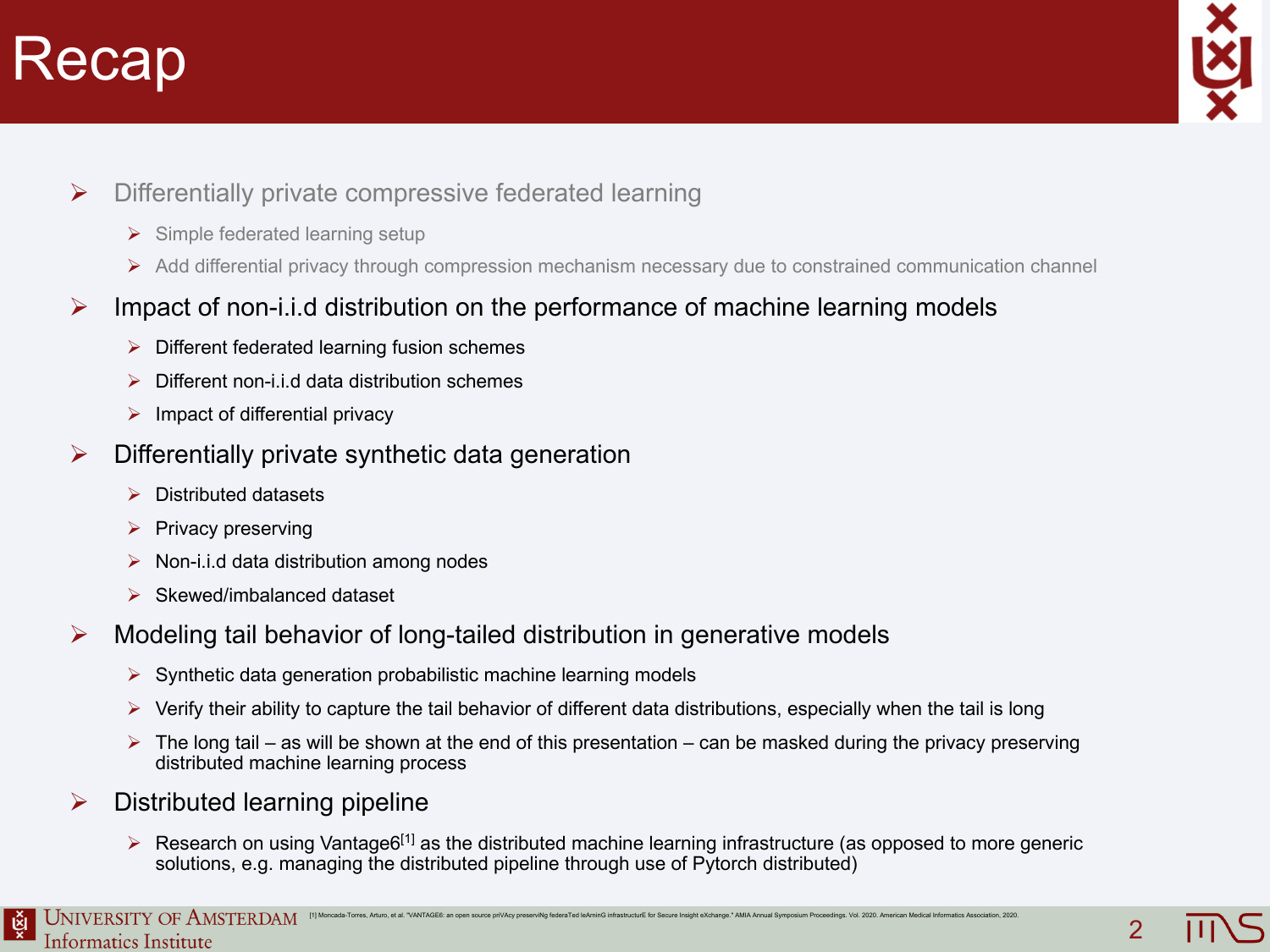# pdate



3

- $\triangleright$  Differentially private compressive federated learning
	- $\triangleright$  Simple federated learning setup
	- Ø Add differential privacy through compression mechanism necessary due to constrained communication channel
- $\triangleright$  Impact of non-i.i.d distribution on the performance of machine learning models
	- $\triangleright$  Paper submitted to IJCAI 2022 this month
	- $\triangleright$  Work in progress to extend the results (ETA: March 2022)
	- $\triangleright$  Next phase already planned (ETA: July 2022)
- $\triangleright$  Differentially private synthetic data generation
	- $\triangleright$  Distributed datasets
	- $\triangleright$  Privacy preserving
	- $\triangleright$  Non-i.i.d data distribution among nodes
	- $\triangleright$  Skewed/imbalanced dataset
- $\triangleright$  Modeling tail behavior of long-tailed distribution in generative models
	- $\triangleright$  Synthetic data generation probabilistic machine learning models
	- $\triangleright$  Verify their ability to capture the tail behavior of different data distributions, especially when the tail is long
	- $\triangleright$  The long tail as will be shown at the end of this presentation can be masked during the privacy preserving distributed machine learning process
- $\triangleright$  Distributed learning pipeline
	- $\triangleright$  Research on using Vantage6<sup>[1]</sup> as the distributed machine learning infrastructure (as opposed to more generic solutions, e.g. managing the distributed pipeline through use of Pytorch distributed)

୍ଞି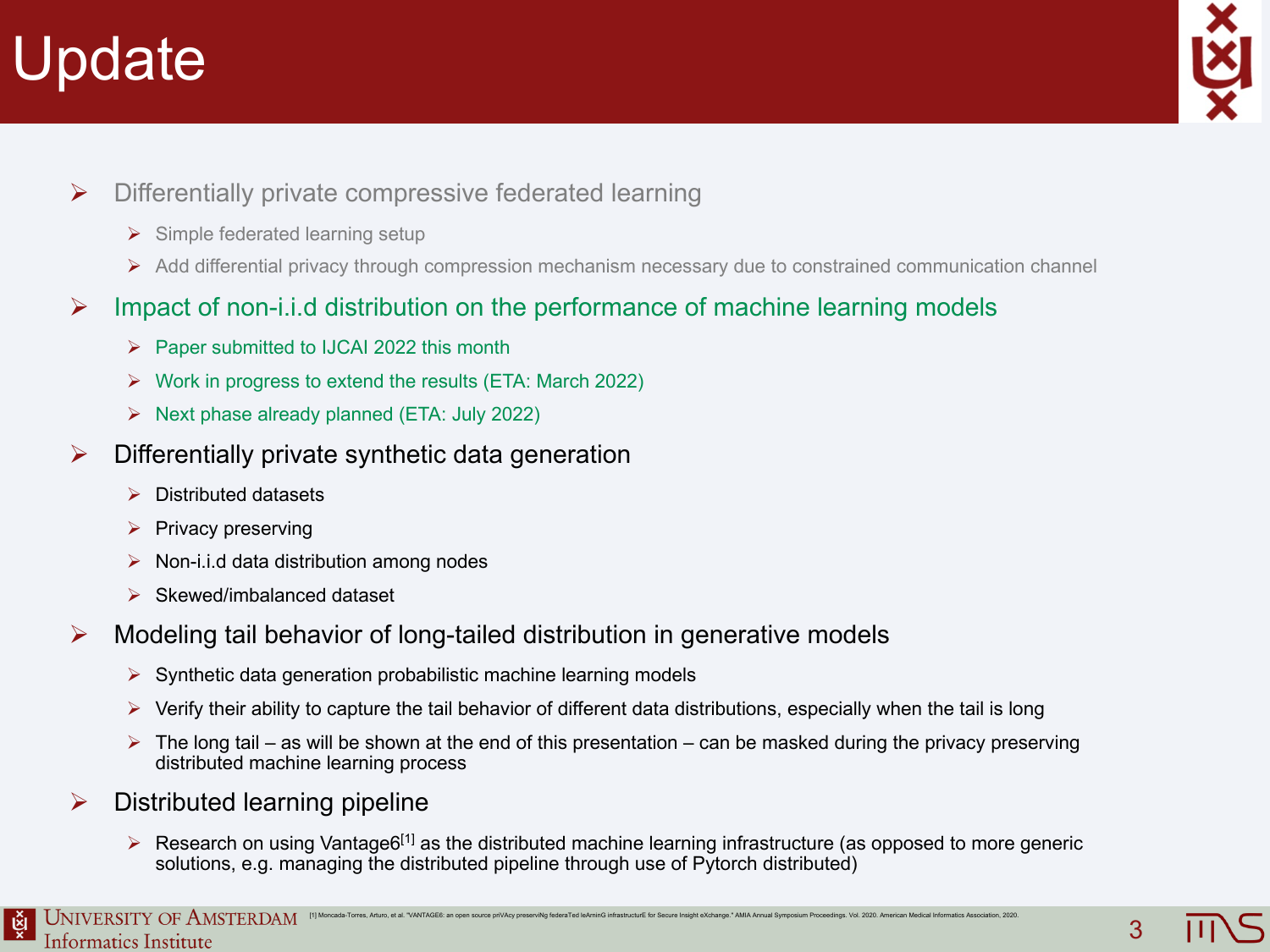# Update



- $\triangleright$  Differentially private compressive federated learning
	- $\triangleright$  Simple federated learning setup
	- Ø Add differential privacy through compression mechanism necessary due to constrained communication channel
- $\triangleright$  Impact of non-i.i.d distribution on the performance of machine learning models
	- $\triangleright$  Paper submitted to IJCAI 2022 this month
	- $\triangleright$  Work in progress to extend the results
	- $\triangleright$  Next phase already planned for summer
- $\triangleright$  Differentially private synthetic data generation
	- Ø Ablation study finished (Planning on submitting results, ETA: March 2022)
	- $\triangleright$  New model already beating SOTA benchmarks
	- Ø Early results on semantic integrity improvements (ETA: March 2022)
- $\triangleright$  Modeling tail behavior of long-tailed distribution in generative models
	- $\triangleright$  Synthetic data generation probabilistic machine learning models
	- $\triangleright$  Verify their ability to capture the tail behavior of different data distributions, especially when the tail is long
	- $\triangleright$  The long tail as will be shown at the end of this presentation can be masked during the privacy preserving distributed machine learning process
- $\triangleright$  Distributed learning pipeline
	- $\triangleright$  Research on using Vantage6<sup>[1]</sup> as the distributed machine learning infrastructure (as opposed to more generic solutions, e.g. managing the distributed pipeline through use of Pytorch distributed)

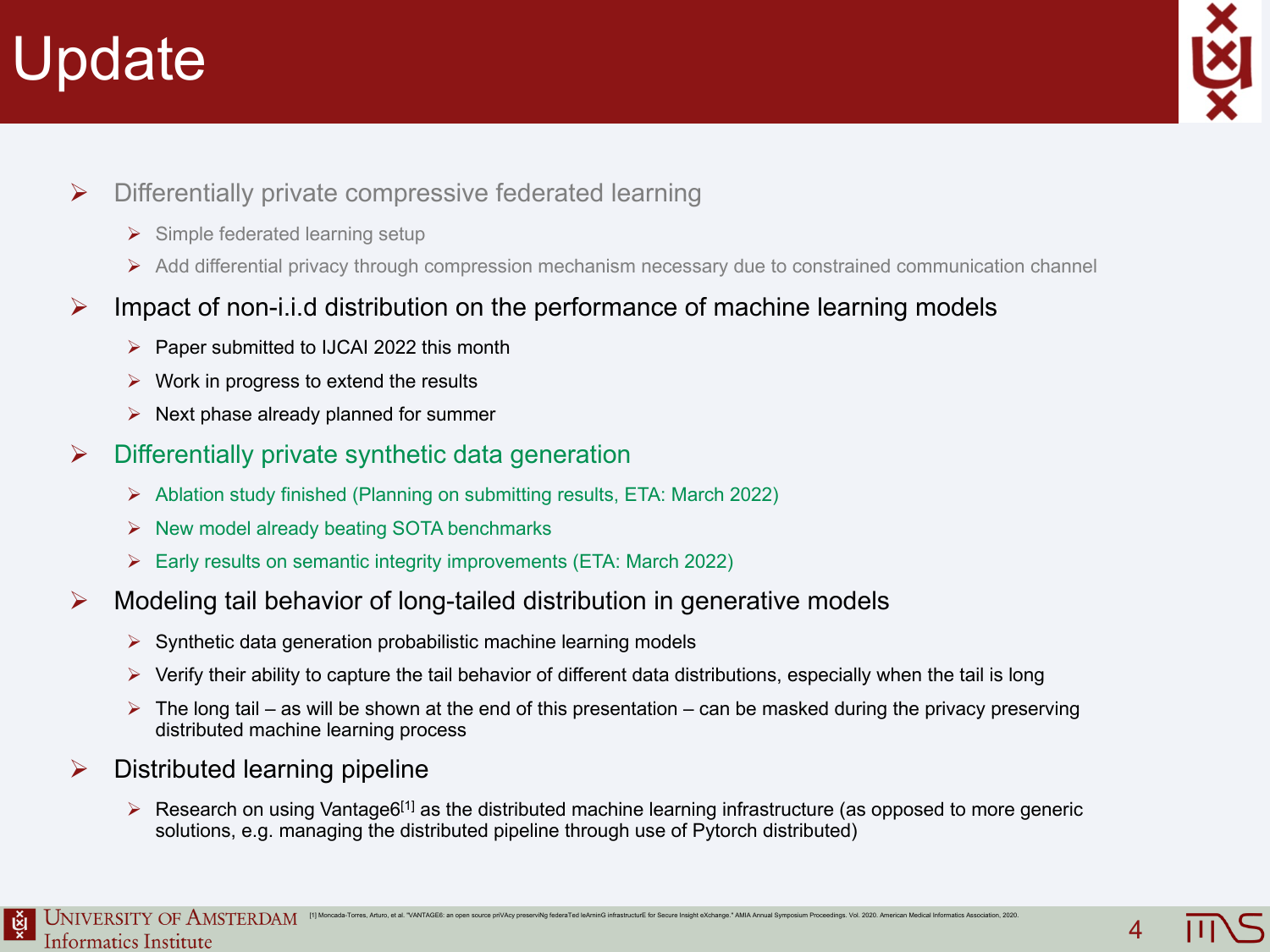# Update



5

- $\triangleright$  Differentially private compressive federated learning
	- $\triangleright$  Simple federated learning setup
	- Ø Add differential privacy through compression mechanism necessary due to constrained communication channel
- $\triangleright$  Impact of non-i.i.d distribution on the performance of machine learning models
	- $\triangleright$  Paper submitted to IJCAI 2022 this month
	- $\triangleright$  Work in progress to extend the results
	- $\triangleright$  Next phase already planned for summer
- $\triangleright$  Differentially private synthetic data generation
	- $\triangleright$  Ablation study finished
	- $\triangleright$  New model already beating SOTA benchmarks
	- $\triangleright$  Early results on semantic integrity improvements
- $\triangleright$  Modeling tail behavior of long-tailed distribution in generative models
	- $\triangleright$  Early results in, clear improvements observed on artificial data
	- Ø Working on formalizing the method, extend results (ETA: June 2022)
- $\triangleright$  Distributed learning pipeline
	- $\triangleright$  Research on using Vantage6<sup>[1]</sup> as the distributed machine learning infrastructure (as opposed to more generic solutions, e.g. managing the distributed pipeline through use of Pytorch distributed)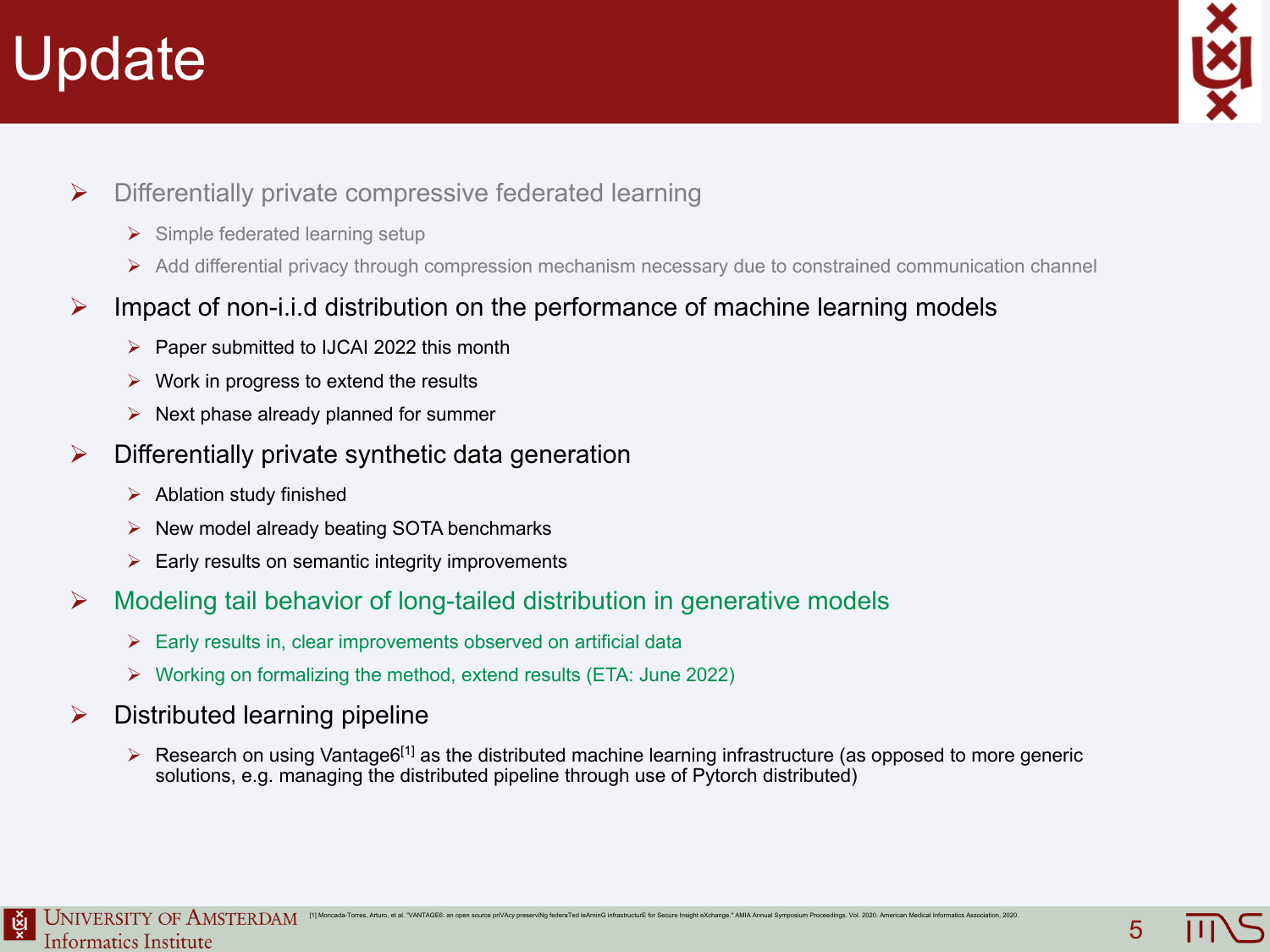# Update



- $\triangleright$  Differentially private compressive federated learning
	- $\triangleright$  Simple federated learning setup
	- Ø Add differential privacy through compression mechanism necessary due to constrained communication channel
- $\triangleright$  Impact of non-i.i.d distribution on the performance of machine learning models
	- $\triangleright$  Paper submitted to IJCAI 2022 this month
	- $\triangleright$  Work in progress to extend the results
	- $\triangleright$  Next phase already planned for summer
- $\triangleright$  Differentially private synthetic data generation
	- $\triangleright$  Ablation study finished
	- $\triangleright$  New model already beating SOTA benchmarks
	- $\triangleright$  Early results on semantic integrity improvements
- $\triangleright$  Modeling tail behavior of long-tailed distribution in generative models
	- $\triangleright$  Early results in, clear improvements observed on artificial data
	- $\triangleright$  Working on formalizing the method, extend results
- $\triangleright$  Distributed learning pipeline
	- Ø Finished, will be submitted to a FL workshop (ETA: August 2022)